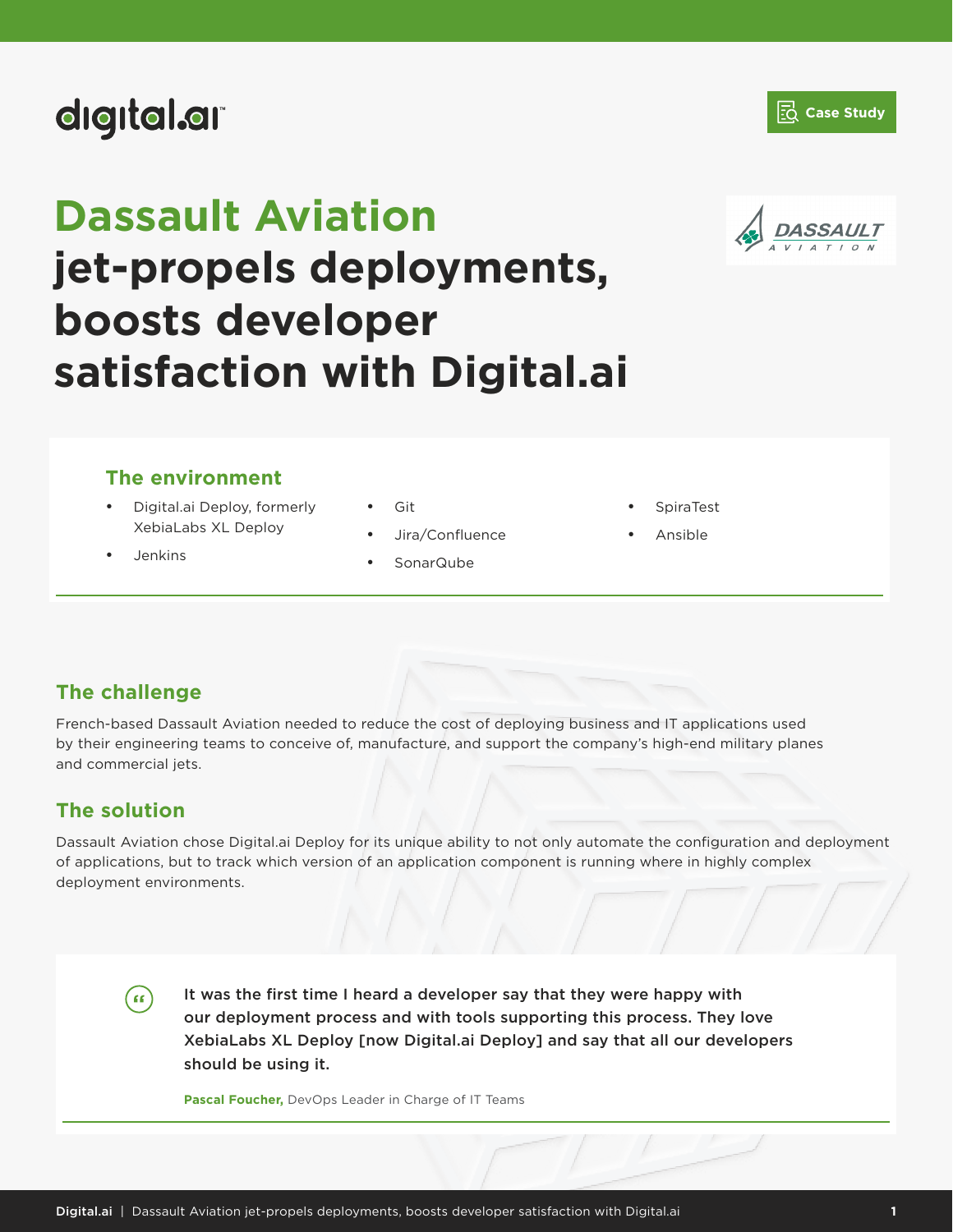#### **Results**

- Approximately 50% of application deployments automated using Digital.ai Deploy
- Time to deploy to production decreased from weeks to hours
- Deployments happen more frequently
- Standardized deployment processes between development and operations
- Autonomous developers, high level of satisfaction

#### **The imperative: get releases and resources under control**

It's extremely rewarding when you succeed at meeting hard-won goals, but even better when success comes with some surprising extra benefits. That is the case with Dassault Aviation, a leading aerospace company with a presence in over 90 countries across five continents. Dassault Aviation not only dramatically increased the efficiency of their software delivery process, but also experienced a remarkable boost in developer satisfaction.

Dassault Aviation's journey began in 2015 when the company's IT team in charge of application release management was tasked with finding ways to reduce the cost of application deployment and bring resources under control as part of a company-wide digital transformation. The IT team is responsible for operating and industrializing the release management process for all of Dassault's business and IT applications. These applications are used by the various engineering groups who build Dassault's technically sophisticated military and commercial aircraft.

At the time, Dassault was endeavoring to build an "automated software factory" for producing code. The automated software factory, which consists of Git, Jenkins, BitBucket, Jira, and so on, would be the company standard for all Dev teams, and would support a continuous integration process.

However, the automated software factory did not extend to deployments. After handoff from the development teams, IT operations team needed to manually deploy applications, which meant that deployments needed to be planned three weeks in advance. The challenge was to set up a fully automated process for developing and deploying code. The solution would need to reduce the cost of deployment and improve the deployment process. Bringing together the automated software factory and a deployment solution was key to enabling Dassault's digital transformation and reducing IT costs, despite the growth in the company's IT resources.

The team's initial focus was on improving the deployment pipeline for their JBOSS and PostgresSQL applications. "Deploying applications results in managing a whole release, which involves a set of multiple application components and multiple infrastructure and middleware configurations. For each version of a release, deploying the release on a specific targeted environment generates a range of unitary deployment instructions, for each component, for each configuration, on targeted servers," said Pascal Foucher, DevOps Leader in charge of IT teams.

> From the beginning, XebiaLabs [now Digital.ai] experts impressed us with their high level of competency about the whole deployment process, and it was a real added value knowing that we could depend on their support.

**Pascal Foucher**

 $\mathbf{G}$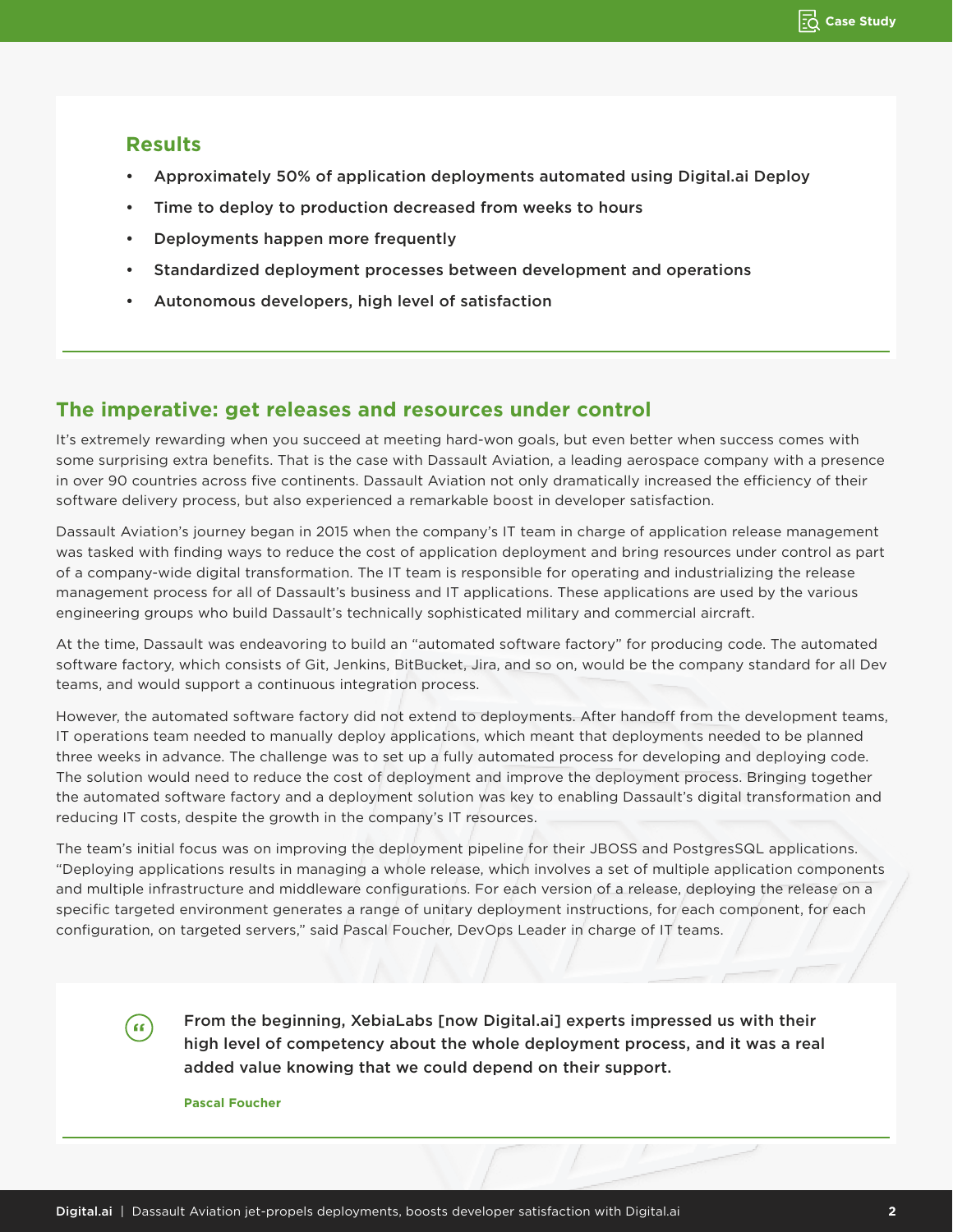## **Shedding light on the deployment "black box"**

The team began researching popular tools for continuous configuration and automation (CCA). But whereas these tools were excellent for the automation of deployment tasks, they did not fit Dassault Aviation's needs. With the help of the **[Digital.ai Periodic Table of DevOps Tools](https://digital.ai/periodic-table-of-devops-tools)**, the team discovered Application Release Automation (ARA) tools, including Digital.ai Deploy, which they chose after a comparative study.

Digital.ai Deploy provides a one-of-a-kind deployment model that not only automates the configuration and deployment of application components, but makes it easy to see deployment status across applications and environments and track which version of a component is running where. According to Pascal: "XebiaLabs XL Deploy [now Digital.ai Deploy] offers a clean view of each step in a set of deployment instructions, and this was clearly an asset that convinced us to choose this tool."

Dassault Aviation began using Digital.ai Deploy in 2017. Today, Dassault deploys 200 times per month, half of which are automated deployments of applications that change frequently. The team chose Digital.ai Deploy to automate these deployments — and now they're deploying faster than ever. With Digital.ai Deploy, the time it takes to deploy code into production has decreased from weeks to hours, and the team is deploying much more frequently. As an example, during a period of six months, Dassault Aviation's developers deployed their code 250 times for one application, 25 times in pre-production, and five times in production. "In light of these results, we have started to use XebiaLabs XL Deploy [now Digital.ai Deploy] to deploy our 3D Experience software customization, which is our core application for designing our aircrafts," added Pascal.

Dassault Aviation's confidence in Digital.ai comes not just from the quality of Digital.ai Deploy, but also from the exceptional service they receive. "From the beginning, XebiaLabs [now Digital.ai] experts impressed us with their high level of competency about the whole deployment process, and it was a real added value knowing that we could depend on their support," said Pascal.

> We have started to use XebiaLabs XL Deploy [now Digital.ai Deploy] to deploy our 3D Experience software customization, which is our core application for designing our aircrafts.

**Pascal Foucher**

ີເເ

#### **Digital.ai Deploy sets the standards for development and operations**

The enthusiastic adoption of Digital.ai Deploy by technical teams — both development and operations — is yet another reason Pascal would recommend it to others. Digital.ai Deploy provides a structure for defining the standards between development teams and operations teams for the delivery of application components. It also enables a common language and definitions between teams, and everyone can see what the necessary pieces are and know what to agree on. According to Pascal, everyone from development teams and operations teams alike sees the benefits of Digital.ai Deploy and chooses to use it.

"One surprise is the extent to which developers have embraced XebiaLabs XL Deploy [now Digital.ai Deploy]," Pascal noted. "I've done this job for 20 years. About a year ago, I had a meeting with a group of developers, and it was the first time I heard a developer say that they were happy with our deployment process and with tools supporting this process. They love it, and say that all our developers should be using it."